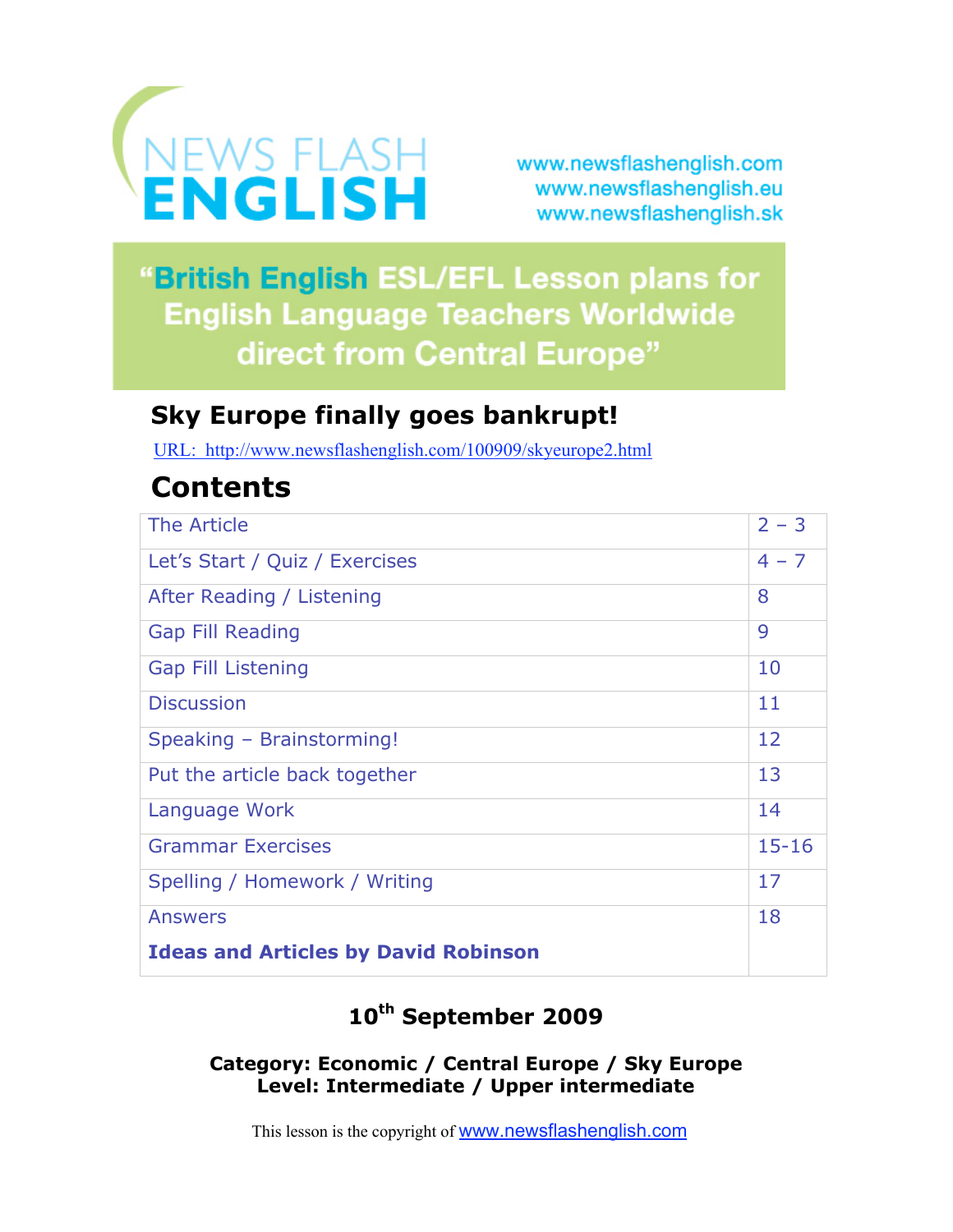# **Sky Europe finally goes bankrupt!**

Ailing low cost Central European airline Sky Europe has finally gone bankrupt. After struggling for months it finally admitted defeat at the beginning of September. The airline that existed for 7 years has had ongoing financial problems. It is yet another casualty of the economic recession that has seen other low cost carriers recently slash routes and jobs. The collapse left thousands of passengers stranded abroad. The airline that flew across Europe from its hub bases in Prague, Bratislava and Vienna ceased trading after airports banned Sky Europe planes over non-payment of debts at the beginning of September. Having been banned from Vienna Airport in August the airline shifted its flights to nearby Bratislava in Slovakia. It faced a similar ban at Prague airport unless regular payments were made. A day later Slovakia revoked its operating licence as a result of the bankruptcy. Previously Sky Europe had had planes impounded in Paris and Bulgaria over non payment of airport fees.

Sky Europe's website simply said: "Sky Europe suspends its operations." It added: "We regret for the inconvenience that have been caused to you." The airline has been struggling for some time. In July though it said it had found an investor. It blamed the economic crisis for its demise that saw its aircraft reduce from 15 to 5 last year. The webpage advised its passengers that those of them that had booked by credit card could seek a refund from their card provider, who will refund purchases over £100. Flights costing less than this are not covered. Passengers who booked using a Visa debit card can also receive a refund. However, a loophole may see late booking passengers out of pocket. Anyone who booked via a travel agency and were issued a paper ticket or e-ticket immediately or within 24 hours are not covered. Sky Europe's website said: "If you have ordered your flight tickets via a travel agency or organiser, you should discuss the matter with them first."

ABTA spokesperson Sean Tipton in the UK warned passengers that after previous airline bankruptcies other airlines had put up prices as soon as they had seen an increased demand for tickets to and from certain destinations. In Slovakia travel agencies were hit by the collapse. Meanwhile a new Slovak based airline Danube Wings stepped in offering to assist stranded passengers in Italy, France & Great Britain to return home. The new airline will also pick up the air traffic between the Slovak capital Bratislava and its second city Kosice - having set up the route in March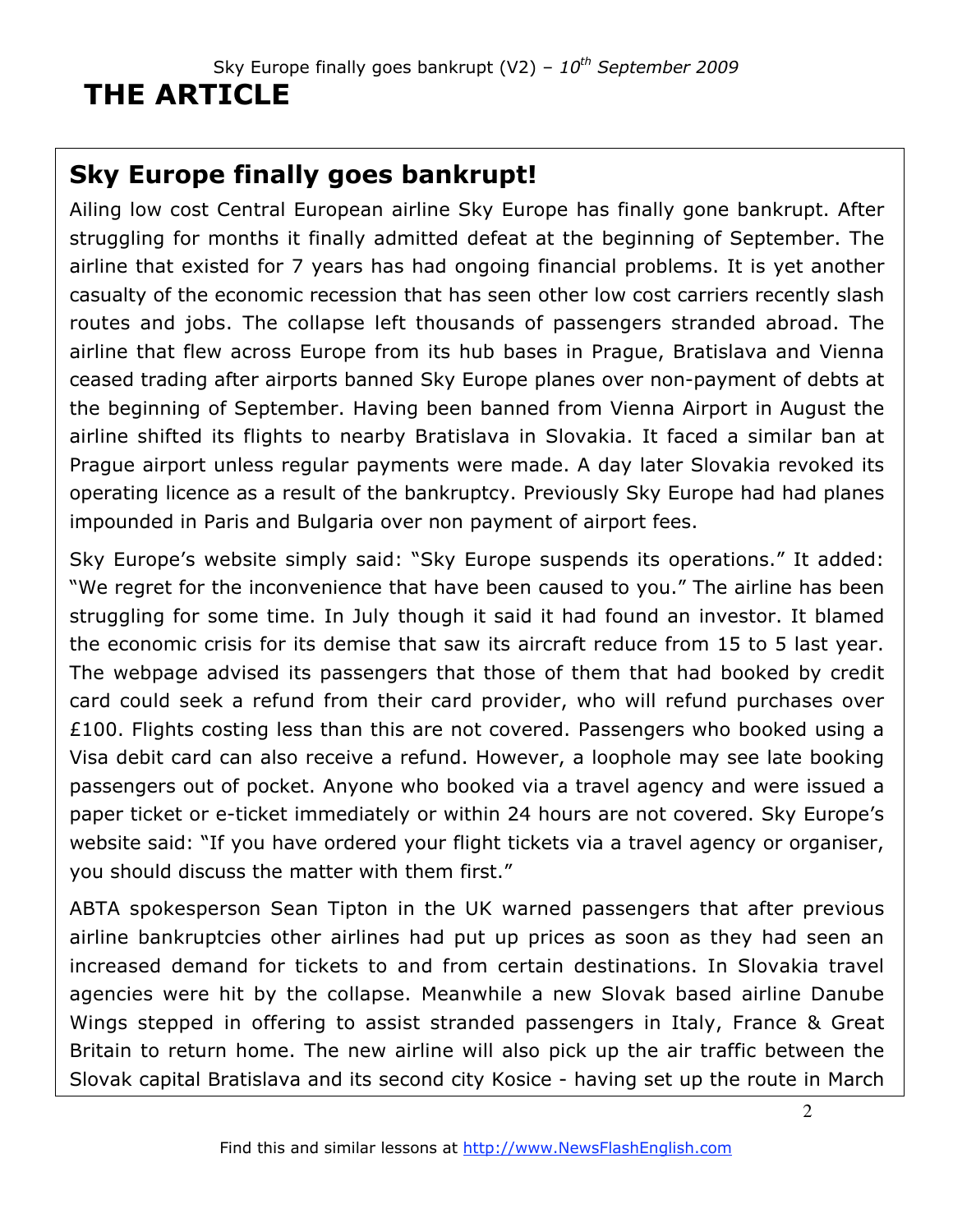this year.

Another popular budget airline Wizz Air offered alternative flights to stranded Sky Europe passengers. Budapest airport would replace those Sky Europe flights from Vienna and Bratislava. Wizz Air already fly's into Prague. At the beginning of July it said it was ready to take over Sky Europe's air routes. They have ordered another 50 planes to add to their existing 25 plane fleet. These will be phased in over the next few years. According to Bloomberg Ryanair and EasyJet may also increase their flights to Central Europe. They should seriously consider it, as Sky Europe noticeably increased independently Bratislava's air traffic from 500,000 people a year to around 2m in 3 years with no Slovak government help. A figure that would have no doubt remained around 700,000 without them. Meanwhile until someone steps in the Slovak air market has for the moment been left up in the air (or should that read on the tarmac!).

**Note:** ABTA = Association of British Travel Agents

**Links:** http://www.skyeurope.com/en/home.aspx

http://wizzair.com/default.asp?slid=clear&language=EN&error404=\$v?404;http://www.wizzair.com:80/index.shtml

http://www.easyjet.com/

http://www.ryanair.com/site/EN/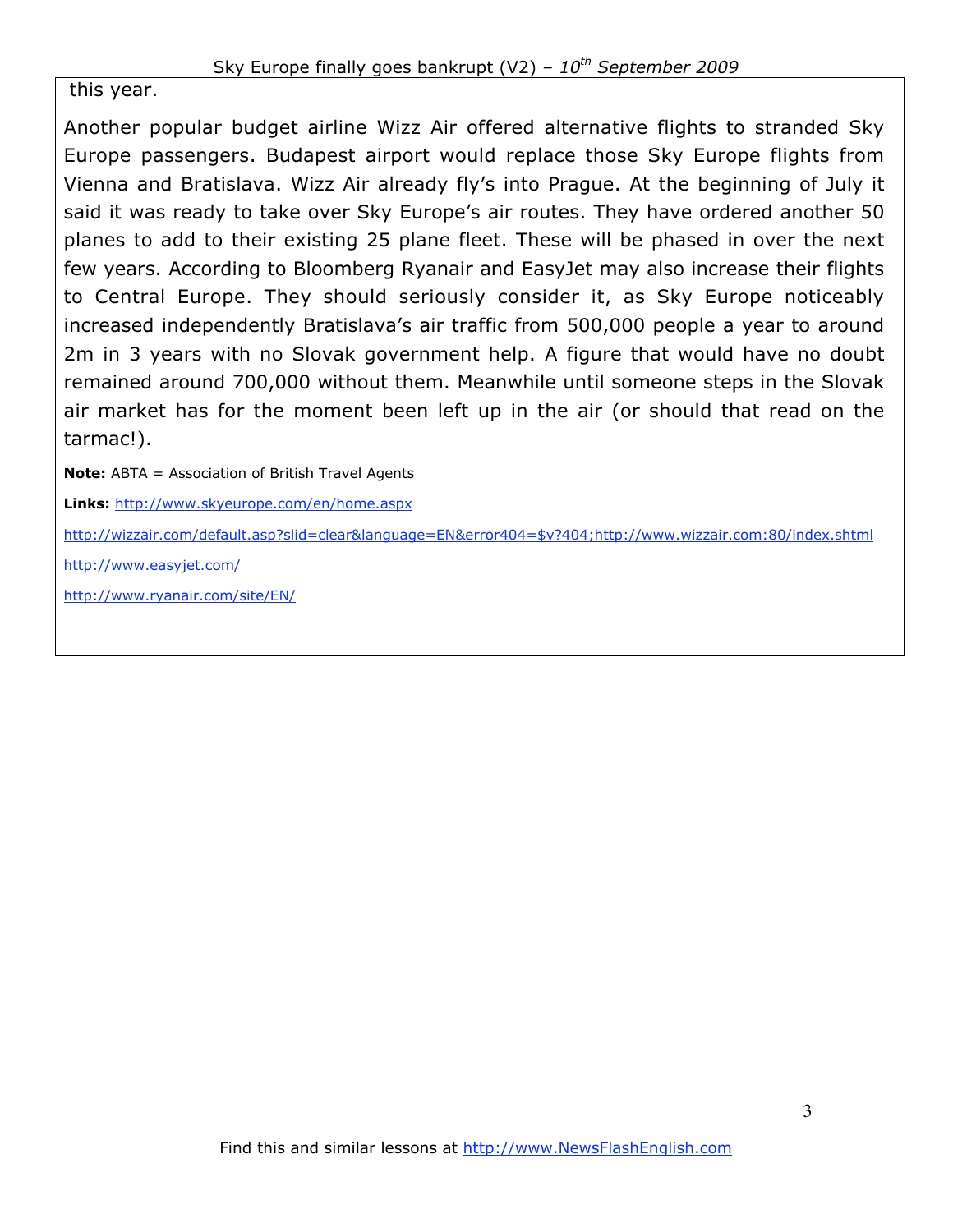## Sky Europe finally goes bankrupt (V2) – *10th September 2009* **LET'S START**

**1. Sky Europe:** What 3 things do you know about the budget airline Sky Europe? What 3 things do you know about budget airlines? Go round the room swapping details.

**2. Dictation:** The teacher will read between 4 to 6 lines of the article slowly and clearly. Students will write down what they hear. The teacher will repeat the passage slowly again. Self correct your work from page 2 - filling in spaces and correcting mistakes. Be honest with yourself on the number of errors. Advise the teacher of your total number of errors. Less than 5 is very good. 10 are acceptable. Any more is room for improvement! More than 20 - we need to do some work!

**3. Reading:** Get students to read the passage aloud. Swap readers every paragraph.

**4. Vocabulary:** Students look through the article. Underline/highlight any vocabulary you do not know. Look in dictionaries. Discuss and help each other out. The teacher will go through & explain any words or phrases you do not understand.

**5. The article:** Students look through the article with the teacher.

- a) What is the article about?
- b) What do you think about Sky Europe?
- c) *Will you be flying / Have you flown* on a budget airline this year?
- d) What is the future for low cost airlines?

## **6. Let's tell a story! Sky Europe finally goes bankrupt:**

Below are 20 words and phrases from the article. Use them to compile a story about Sky Europe finally going bankrupt. (Imagine!) Add 2 words of your own. Tell your story to your partner. (*Maybe tick off your words as you tell it*)

|    | debts         | 11            | Vienna airport  |
|----|---------------|---------------|-----------------|
| 2  |               | 12            | hub             |
|    | passengers    |               |                 |
| 3  | stranded      | 13            | bankrupt        |
| 4  | Wizz Air      | 14            | licence         |
| 5  | website       | 15            | flights         |
| 6  | Paris         | 16            | economic crisis |
| 7  | assist        | 17            | up in the air   |
| 8  | air routes    | 18            | destinations    |
| 9  | Sky Europe    | 19            | Danube Wings    |
| 10 | non-payment   | 20            | credit card     |
|    |               |               |                 |
|    | Your choice 1 | Your choice 2 |                 |

**The teacher** will choose some pairs to discuss their findings in front of the class.

**7. Let's debate:** In pairs. Students A think Sky Europe was good. Students B think otherwise. (You might have to imagine on this exercise!) Explain why.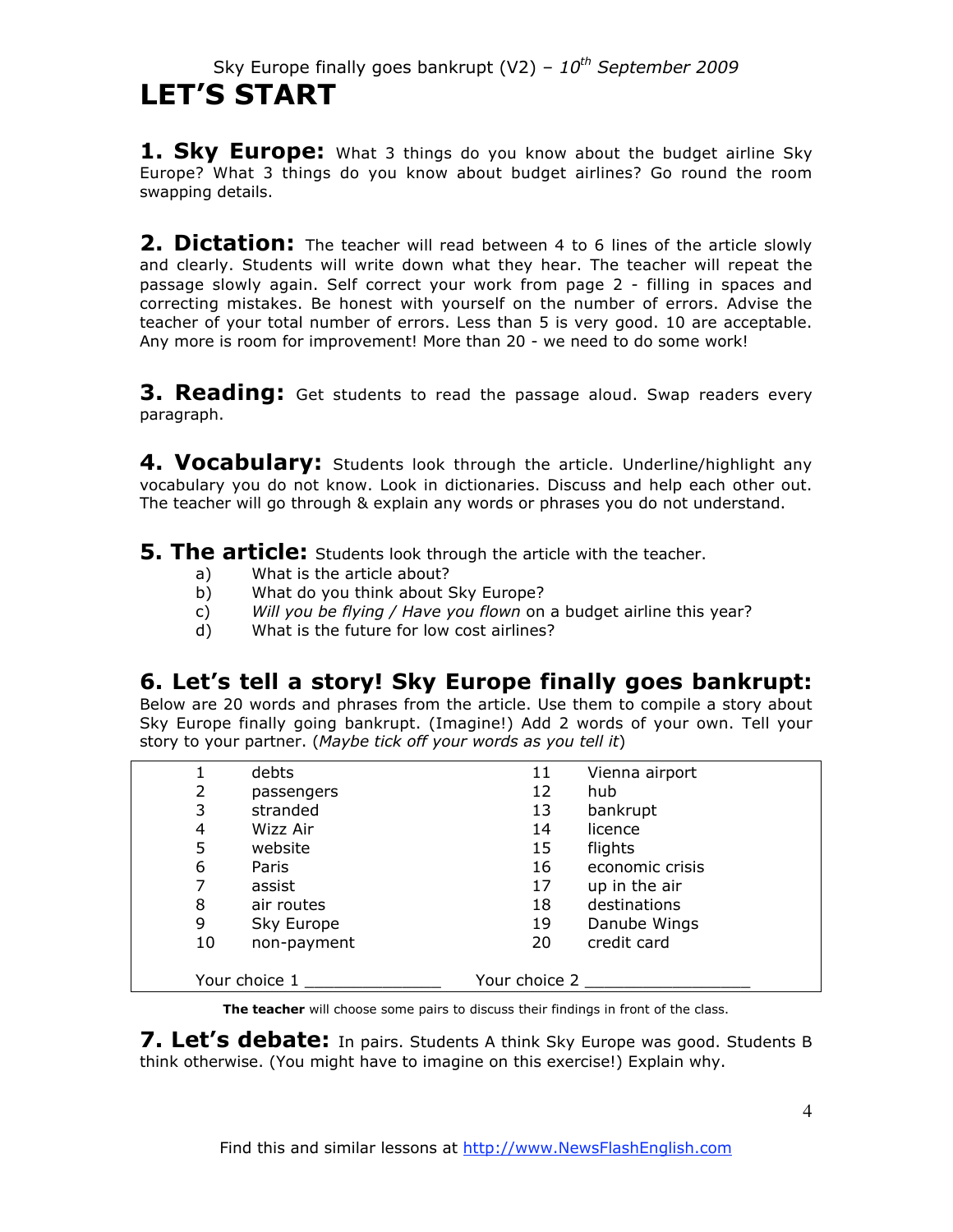## Sky Europe finally goes bankrupt (V2) -  $10^{th}$  September 2009

**8. Let's write! A business e-mail:** Write and send a business e-mail to your teacher about 6 economic reasons Wizz Air (or another budget airline) should take over Sky Europe's air routes. Bullet point them. (You might need to use the internet) Your e-mail can be read out in class.

**9. Let's explain! Pros & cons of budget airlines:** Think of 3 advantages and 3 disadvantages of budget airlines. Write them below. Using these words/phrases tell your partner why.

| Advantages | Disadvantages |
|------------|---------------|
|            |               |
|            |               |
|            |               |

**The teacher** will choose some pairs to hear their results.

**10. Article quiz:** With your partner or in small groups: (*1 point for each correct answer. Lose \_ point if you look at the article for help!*)

#### **Student A**

- 1) What cities are mentioned?
- 2) Name the airlines.
- 3) What does left up in the air mean?
- 4) What did Sky Europe's webpage say?
- 5) What happens if you booked your ticket by credit card?
- 6) What happens if you book your ticket via a travel agency?
- 7) What does ABTA stand for?

#### **Student B**

- 1) What happened in Paris?
- 2) What happened at the beginning of September?
- 3) What happened in Vienna?
- 4) What are Wizz Air doing?
- 5) How many people used Bratislava airport when Sky Europe was operating at its best?
- 6) In Slovakia who were hit by the collapse?
- 7) The collapse left what?

**11. Let's talk! Flight information counter:** In pairs: One of you is at London Luton airport. You walk in to the check in area where to your horror you discover Sky Europe has gone bust today! You are not happy! What to do? How will you get *home / to your flight destination*? The Sky Europe information desk and all Sky Europe check in desks are deserted! You decide to ask someone at another airline operator's information desk what the hell is going on? Can they help you get home? The latest etc… Choose a Ryanair, EasyJet or Wizz Air flight information desk for assistance. (**Note:** This exercise is based on what actually happened to one passenger at London's Luton Airport. It was only the following day the person noticed there was actually someone at the Sky Europe information desk) *5-10 minutes*

**12. Let's think! Sky Europe:** Swap partners. With your new partner on the board write as many words to do with *'Sky Europe'* as you can. *One-two minutes.* Compare with other teams. Using your words compile a short dialogue together.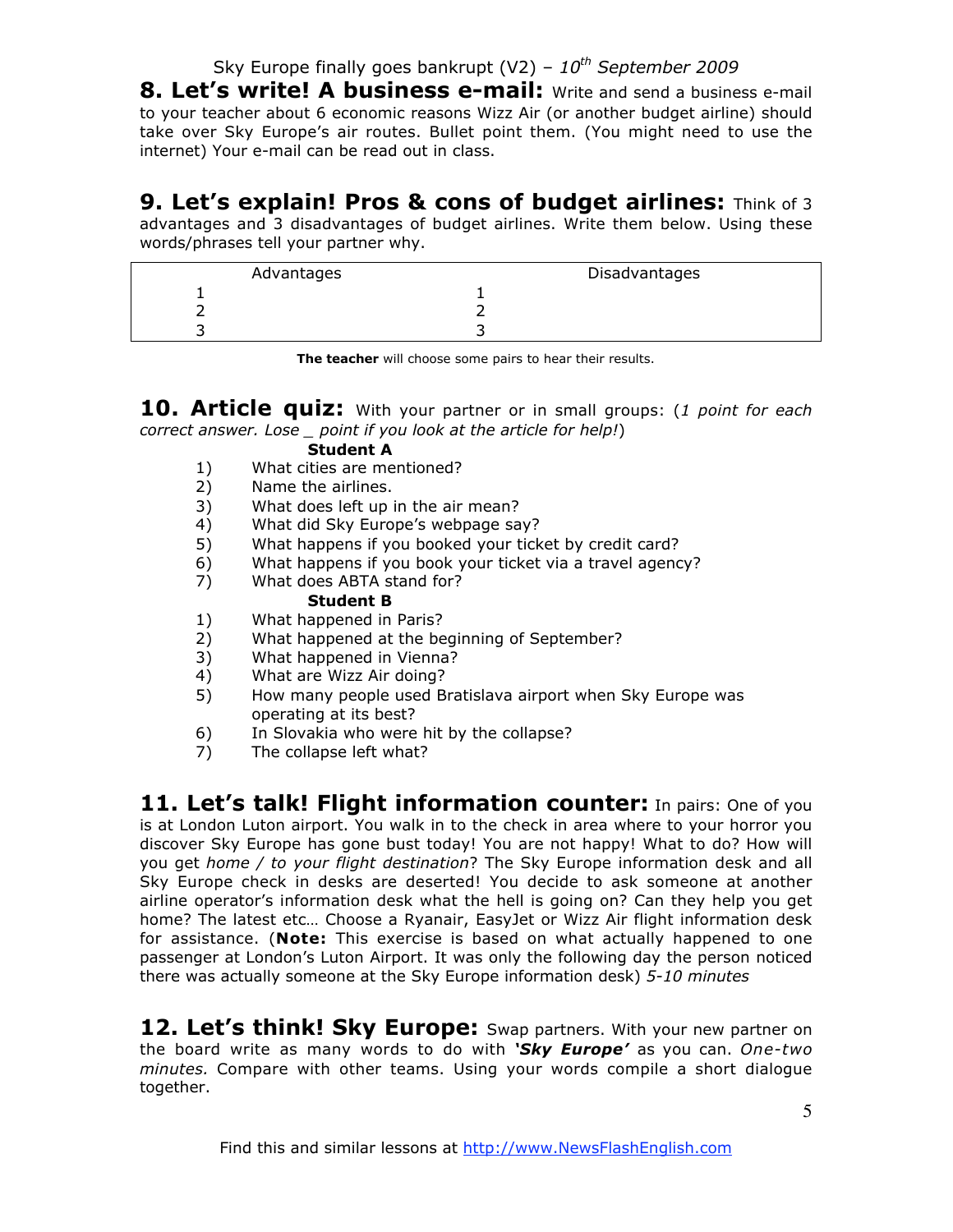## Sky Europe finally goes bankrupt (V2) -  $10^{th}$  September 2009

13. Let's compile! Sentences: Choose six/nine of the words from no 12. Write two/three sentences using two/three words in each. Underline your chosen words. The teacher will if necessary correct your work. Students might be asked to read their sentences aloud.

**14. Let's think! 10 things about budget airlines:** Think of 10 things you know about budget airlines? Write them below. Then tell your partner about your findings. (You may need to use the internet on this) What is the most unusual thing? What is the most obvious? What does it tell you?

**The teacher** will choose some pairs to discuss their findings in front of the class.

**15. Let's draw an airplane!** Draw a picture of the outside of an airplane. Consider its shape! What type of plane will you draw? Label your picture clearly with the following 8 items…Add 2 features of your own. The class can vote for the best picture!

|   | the main wings            |   | the tail and the fin |
|---|---------------------------|---|----------------------|
|   | landing wheels/gear       | b | the turbojet engines |
| 3 | fuselage (body of plane!) |   | the windows          |
| 4 | the cockpit               |   | lights               |
|   | Your choice 1             |   | Your choice 2        |

**16. Let's draw the inside of an airplane!** Draw a picture of the inside of an airplane. Label your picture clearly with the following 8 items…Add 2 features of your own. The class can vote for the best picture!

|  | emergency exits | seats                    |
|--|-----------------|--------------------------|
|  | drinks trolley  | the galley               |
|  | toilets         | the windows              |
|  | the cockpit     | overhead luggage storage |
|  | Your choice 1   | Your choice 2            |

17. Let's chat! Frantic phone call! In pairs: One of you is at an airport about to check in when to your horror you discover you *cant get home / go on holiday* due to Sky Europe having just gone bankrupt. They have suspended all operations. You decide to ring one of your friends or family to tell them the news. You are unsure quite what to do! Ask the person you phone for advice or news about Sky Europe going bankrupt. The person at the other end of the phone should assist you and ask questions etc…*5-10 minutes*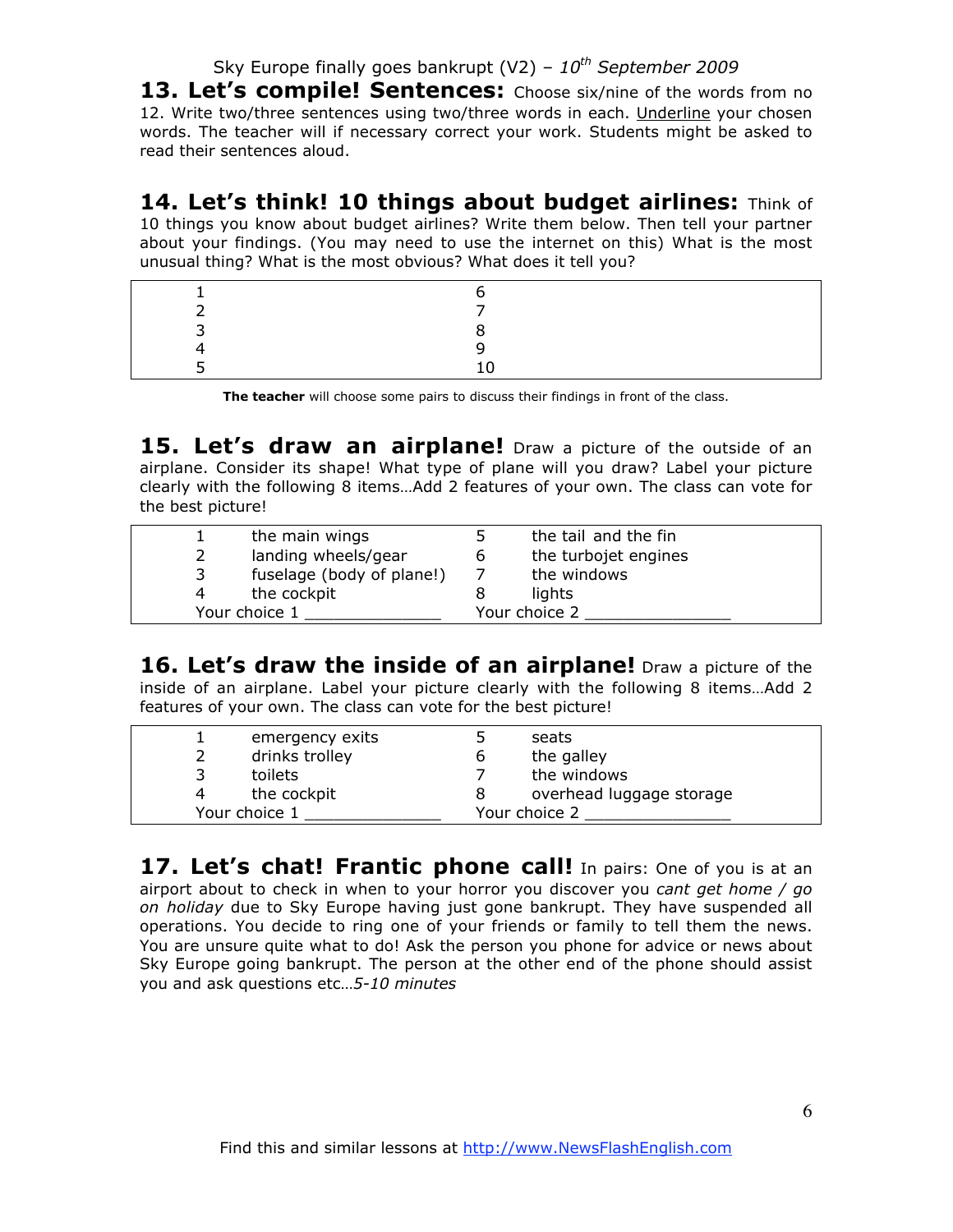Sky Europe finally goes bankrupt (V2) – *10th September 2009*

18. A typical day at an airport: In pairs. Look at the list below. Each person chooses to be one of the following. Think of 5 things that person might do or see during a typical day at an airport. (Imagine!) Create a short story about it. Tell it to your partner. Try to make it interesting, funny, the problems, the experiences, the weather, etc…

| 1 Check-in person           | 4 Toilet cleaner  |
|-----------------------------|-------------------|
| 2 Holiday maker             | 5 Pilot           |
| 3 Flight information person | 6 Security person |

**The teacher** will choose some pairs to tell their stories in front of the class.

### **19. Let's be economic! The economic issues of Sky Europe & budget airlines today:** Look at the below. Fill in the list below then compare and discuss with your partner. What are your findings? What

are your conclusions?

| Economic advantages<br>Sky Europe had | Economic disadvantages<br>Sky Europe had |
|---------------------------------------|------------------------------------------|
|                                       |                                          |
|                                       |                                          |
| Economic issues budget airlines       | How budget airlines can overcome         |
| face today                            | the downturn                             |
|                                       |                                          |
|                                       |                                          |

**The teacher** will choose some pairs to tell their stories in front of the class.

20. Sentence starters: Finish these sentence starters. Correct your mistakes. Compare what other people have written.

a) Sky Europe

| e) | <b>Flights</b> |
|----|----------------|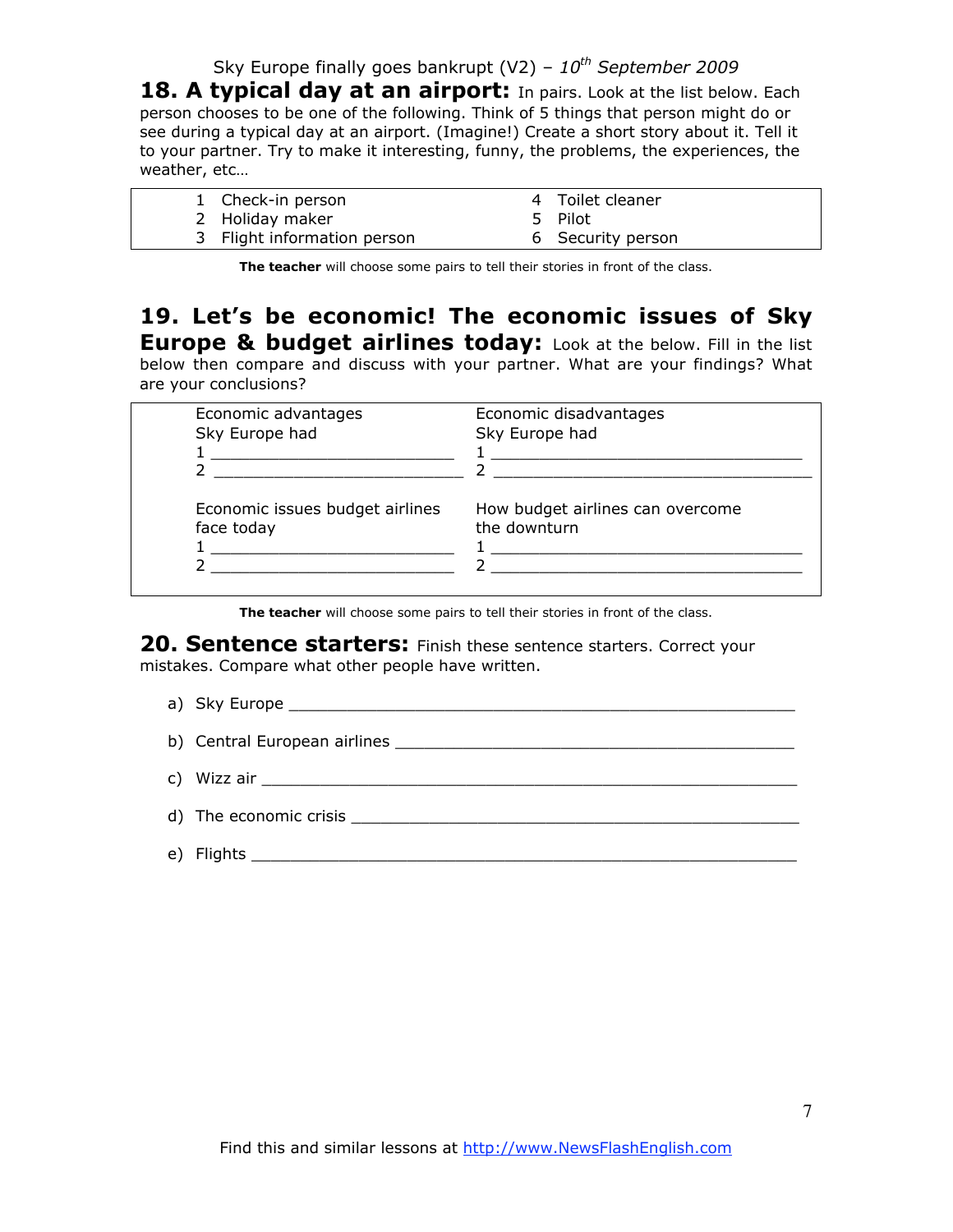# **AFTER READING / LISTENING**

1. TRUE / FALSE: After reading the article guess whether these sentences are true (T) or false (F):

| a. Sky Europe has finally gone bankrupt                                | T / F |
|------------------------------------------------------------------------|-------|
| b. Sky Europe existed for 9 years                                      | T / F |
| c. Sky Europe saw its fleet demise from 16 to 6 last year              | T / F |
| d. Sky Europe ticket holders will all get a refund of £100             | T / F |
| e. Sky Europe went bankrupt at the beginning of August                 | T / F |
| f. Wizz Air has taken over Sky Europe's air routes                     | T / F |
| g. Ryanair and EasyJet have opened new routes to Central Europe        | T / F |
| h. Bratislava airport increased air traffic to 3m thanks to Sky Europe | T / F |

## 2. SYNONYM MATCH: Match the following synonyms from the article:

| a.      | Low cost        | Disruption                  |
|---------|-----------------|-----------------------------|
| b.      | <b>Bankrupt</b> | Continuing                  |
| $C_{1}$ | Finally         | Hold                        |
| d.      | Ongoing         | Evasion                     |
| e.      | Nearby          | Money back                  |
| f.      | Impound         | Instantaneously             |
| g.      | Inconvenience   | Insolvent / out of business |
| h.      | Refund          | Close                       |
| i.      | Loophole        | Eventually                  |
| j.      | Immediately     | <b>Budget</b>               |

## **3. PHRASE MATCH:** Match the following phrases from the article:

| a.             | Ailing low cost Central European airline Sky | August the airline shifted its flights     |
|----------------|----------------------------------------------|--------------------------------------------|
| b.             | After struggling for months                  | hub bases in Prague, Bratislava and Vienna |
| $\mathsf{C}$ . | The airline that existed for 7 years has     | stranded abroad.                           |
| d.             | It is yet another casualty of                | non-payment of debts                       |
| $e_{1}$        | The collapse left thousands of passengers    | impounded in Paris and Bulgaria            |
| f.             | The airline that flew across Europe from its | the economic recession                     |
| q.             | airports banned Sky Europe planes over       | its operating licence                      |
| h.             | Having been banned from Vienna Airport in    | Europe has finally gone bankrupt.          |
| i.             | A day later Slovakia revoked                 | had ongoing financial problems             |

j. Previously Sky Europe had had planes it finally admitted defeat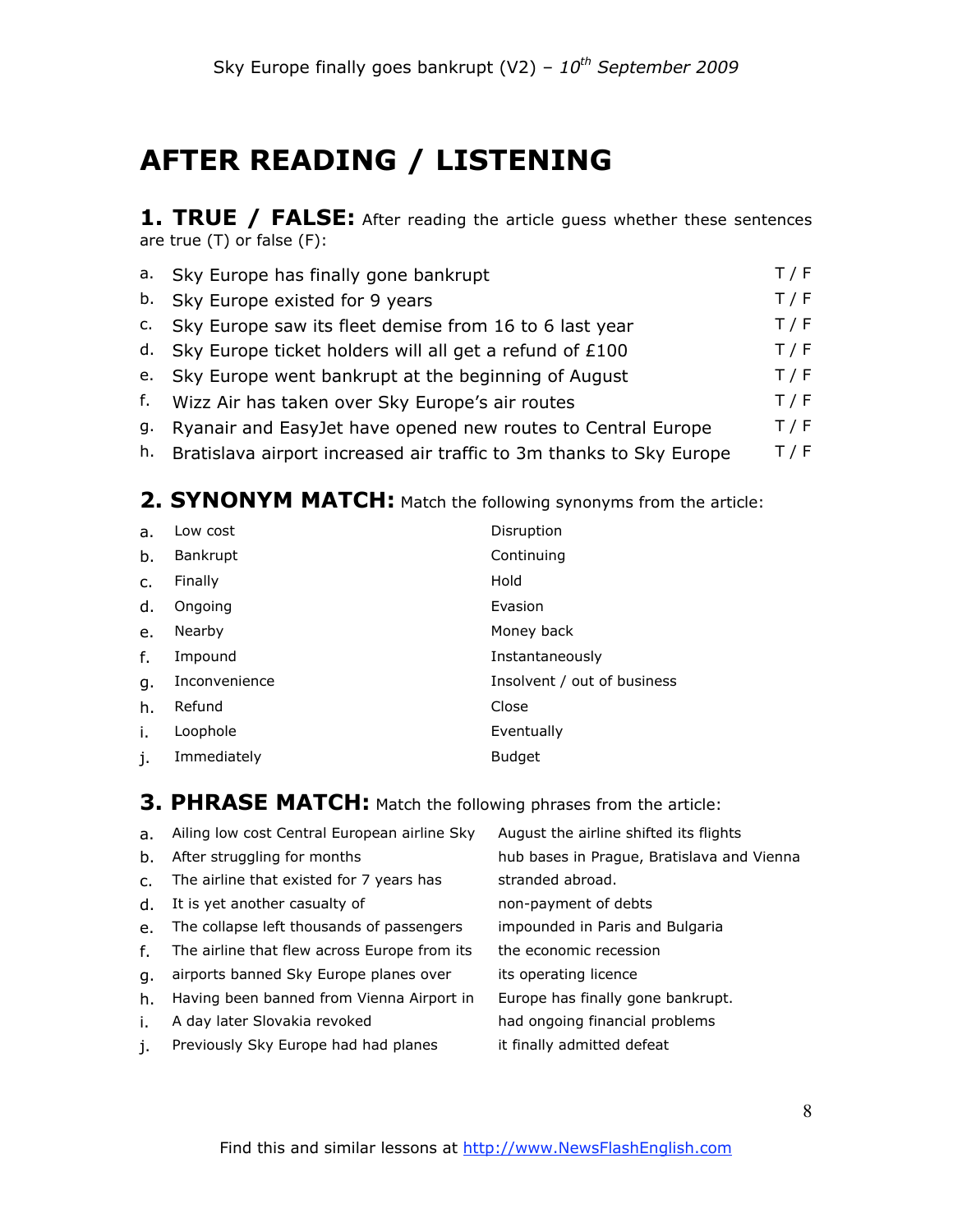# **GAP FILL: READING**

Put the words into the gaps in the text.

## **Sky Europe finally goes bankrupt!**

*impounded*

*hub*

*banned*

*slash*

*licence*

Ailing low cost Central European airline Sky Europe has finally gone \_\_\_\_\_\_\_\_. After struggling for months it finally admitted defeat at the beginning of September. The airline that existed for 7 years has had ongoing \_\_\_\_\_\_\_\_\_\_ problems. It is yet another casualty of the economic \_\_\_\_\_\_\_\_\_ that has seen other low cost carriers recently \_\_\_\_\_ routes and jobs. The collapse left thousands of passengers stranded abroad. The airline that flew across Europe from its bases in Prague, Bratislava and Vienna ceased trading after airports banned Sky Europe planes over non-payment of debts at the beginning of September. Having been \_\_\_\_\_\_ from Vienna Airport in August the airline shifted its flights to nearby Bratislava in Slovakia. It faced a similar ban at Prague airport unless regular payments were made. A day later Slovakia revoked its operating \_\_\_\_\_\_\_ as a result of the bankruptcy. Previously Sky Europe had had planes \_\_\_\_\_\_\_\_\_\_ in Paris and Bulgaria over non payment of airport fees. *recession bankrupt financial*

| Sky Europe's website simply said: "Sky Europe __________ its      |               |  |  |
|-------------------------------------------------------------------|---------------|--|--|
| operations." It added: "We regret for the                         | inconvenience |  |  |
| have been caused to you." The airline has been struggling for     |               |  |  |
| some time. In July though it said it had found an _________. It   | refund        |  |  |
| blamed the economic _______ for its demise that saw its           |               |  |  |
| aircraft reduce from 15 to 5 last year. The _________ advised its | webpage       |  |  |
| passengers that those of them that had booked by credit card      |               |  |  |
| could seek a refund from their card provider, who will refund     | crisis        |  |  |
| purchases over £100. _________ costing less than this are not     | suspends      |  |  |
| covered. Passengers who booked using a Visa __________            |               |  |  |
| can also receive a ________. However, a loophole may see late     | investor      |  |  |
| booking passengers out of pocket. Anyone who booked via a         |               |  |  |
| travel agency and were issued a paper ticket or e-ticket          | debit card    |  |  |
| immediately or within 24 hours are not covered. Sky Europe's      |               |  |  |
| website said: "If you have ordered your flight tickets via a      | flights       |  |  |
| travel agency or organiser, you should discuss the matter with    |               |  |  |
| them first."                                                      |               |  |  |
|                                                                   |               |  |  |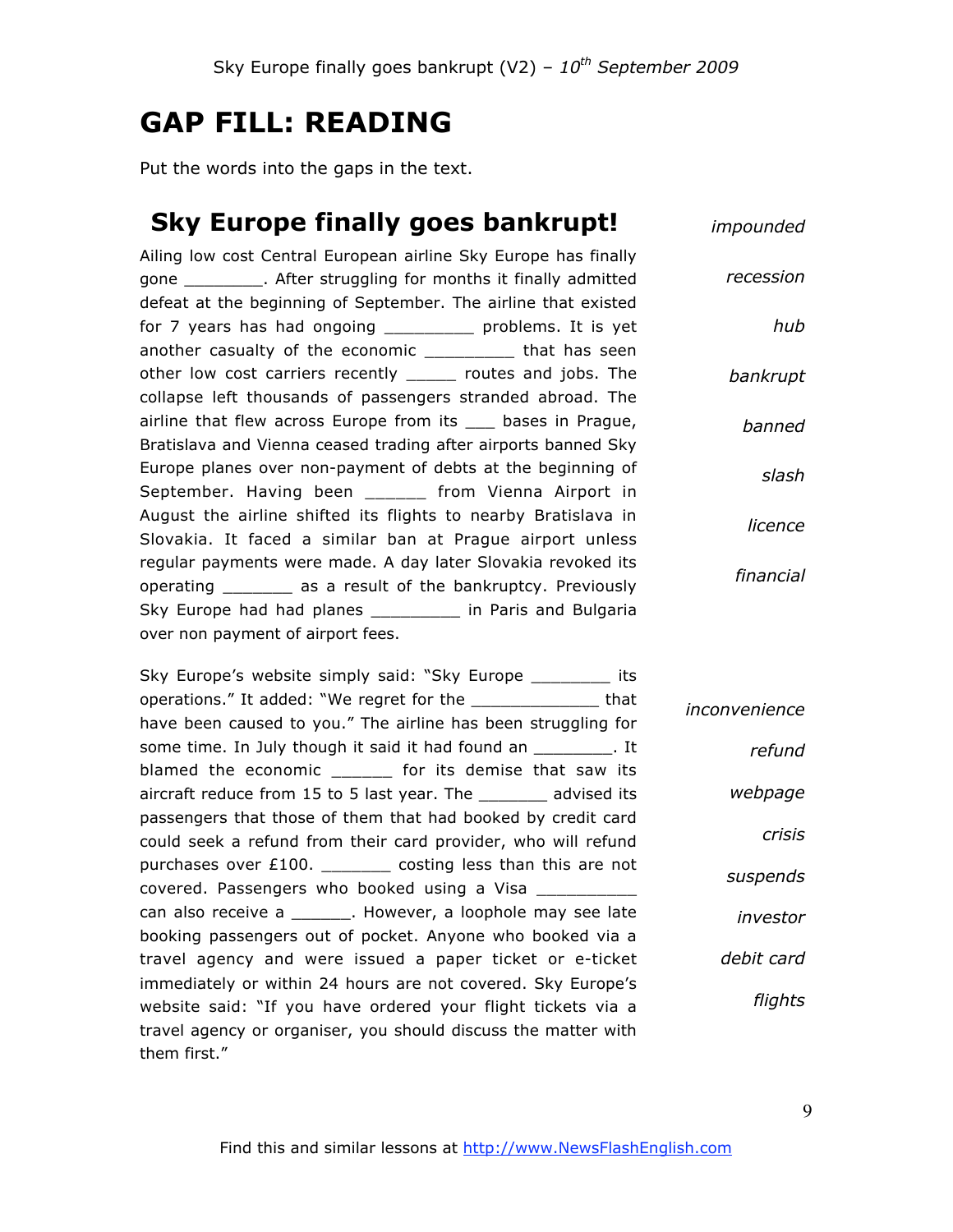# **GAP FILL: LISTENING**

### **Listen and fill in the spaces.**

# **Sky Europe finally goes bankrupt!**

Ailing low cost \_\_\_\_\_\_\_\_\_\_\_\_\_\_\_\_\_\_\_\_\_\_\_\_ Sky Europe has finally gone bankrupt. After struggling for months it finally \_\_\_\_\_\_\_\_\_\_\_\_\_\_\_\_\_\_ the beginning of September. The airline that existed for 7 years has had ongoing financial problems. It is yet another casualty of the economic recession that has seen other \_\_\_\_\_\_\_\_\_\_\_\_\_\_\_\_\_\_\_ recently slash routes and jobs. The collapse left thousands of passengers stranded abroad. The airline that flew across Europe from its hub bases in Prague, \_\_\_\_\_\_\_\_\_\_\_\_\_\_\_\_\_\_\_\_\_ ceased trading after airports banned Sky Europe planes over non-payment of debts at the beginning of September. Having been banned from Vienna Airport in August the airline shifted its flights to nearby Bratislava in Slovakia. \_\_\_\_\_\_\_\_\_\_\_\_\_\_\_\_\_\_\_ ban at Prague airport unless regular payments were made. A day later Slovakia revoked its operating licence \_\_\_\_\_\_\_\_\_\_\_\_\_\_\_\_\_\_\_\_\_ bankruptcy. Previously Sky Europe had had planes impounded in Paris and Bulgaria over non payment of airport fees. Sky Europe's website simply said: "Sky Europe suspends its operations." It

added: "We regret for the inconvenience entitled and to you." The airline has been struggling for some time. In July though it said it had found an investor. It blamed the \_\_\_\_\_\_\_\_\_\_\_\_\_\_\_\_\_\_\_\_\_\_\_ its demise that saw its aircraft reduce from 15 to 5 last year. \_\_\_\_\_\_\_\_\_\_\_\_\_\_\_\_\_\_\_\_\_\_\_\_\_\_\_\_\_\_\_\_ its passengers that those of them that had booked by credit card could seek a refund from their card provider, who will refund purchases over £100. Flights costing \_\_\_\_\_\_\_\_\_\_\_\_\_\_\_\_\_\_\_\_\_ not covered. Passengers who booked using a Visa debit card can also receive a refund. However, a loophole may see late booking passengers out of pocket. Anyone who booked \_\_\_\_\_\_\_\_\_\_\_\_\_\_\_\_\_\_\_ and were issued a paper ticket or e-ticket immediately or within 24 hours are not covered. Sky Europe's website said: "If you have ordered your flight tickets \_\_\_\_\_\_\_\_\_\_\_\_\_\_\_\_\_\_\_ or organiser, you should discuss the matter with them first."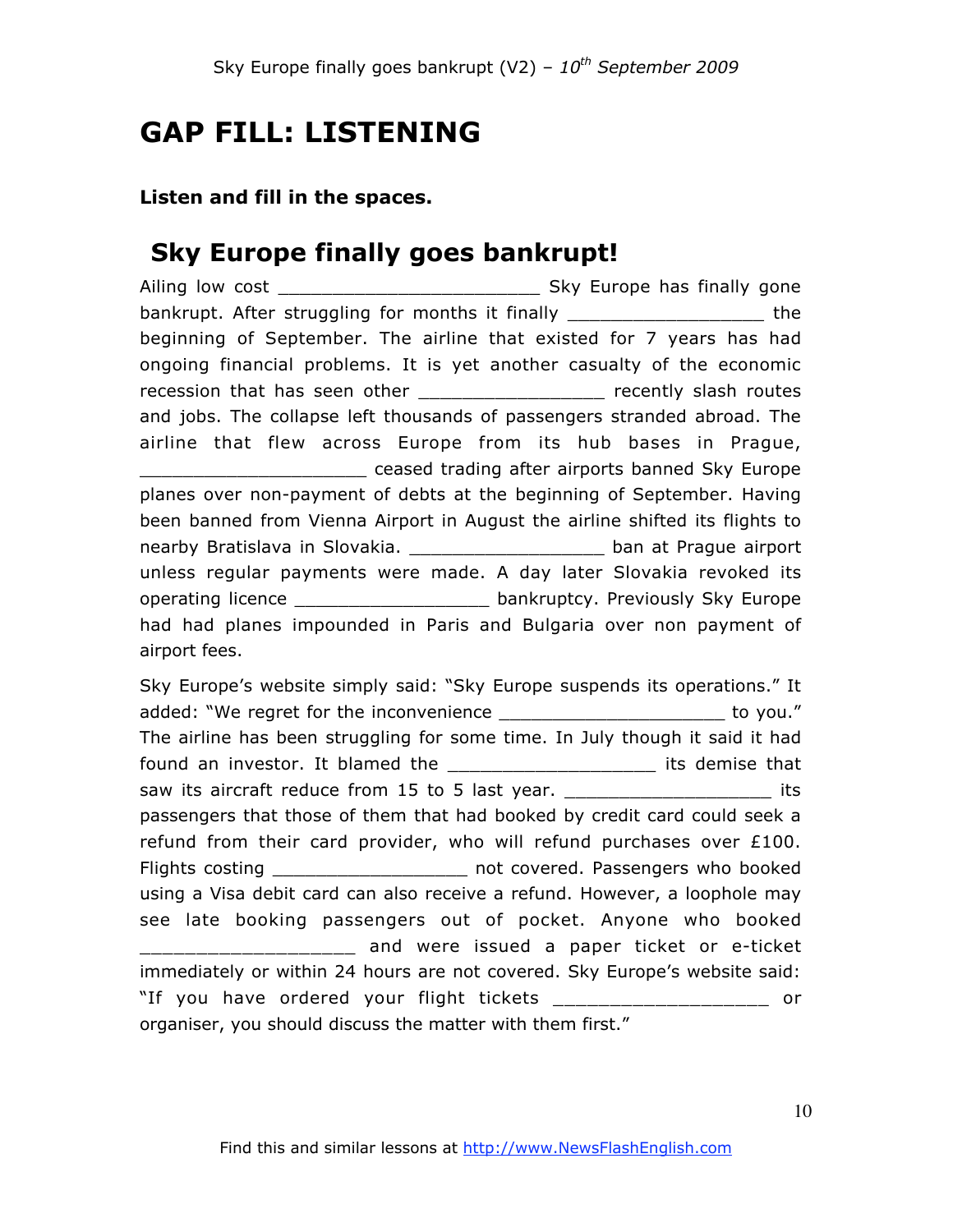Sky Europe finally goes bankrupt (V2) – *10th September 2009*

# **DISCUSSION**

STUDENT A's QUESTIONS (Do not show these to student B)

- a. Did the headline make you want to read the article?
- b. Have you ever flown on Sky Europe? If yes, when and where?
- c. Why do you think Sky Europe went bankrupt?
- d. Have you ever flown on a low cost carrier?
- e. Have you ever been delayed at an airport? If yes, when and where?
- f. Has the recession hit your business? If yes, how?
- g. Have you ever missed your flight? If yes, when and why?
- h. Are you worried about budget airlines slashing routes? If yes, why?
- i. Would you like to fly to one of Central Europe's capital cities for a holiday?
- j. Should Central European governments have stepped in to bail out Sky Europe?

✄---------------------------------------------------------------------

STUDENT B's QUESTIONS (Do not show these to student A)

- a. What do you think about what you read?
- b. What do you think of ticketless tickets?
- c. Have you ever booked a ticket online?
- d. What do you think of booking things online?
- e. What is your worst experience whilst flying?
- f. Name 2 places you have flown to.
- g. What do you think of low cost airlines?
- h. Do you know any other companies that have recently gone bankrupt because of the recession?
- i. Are you worried about loosing your job?
- j. Did you like this discussion?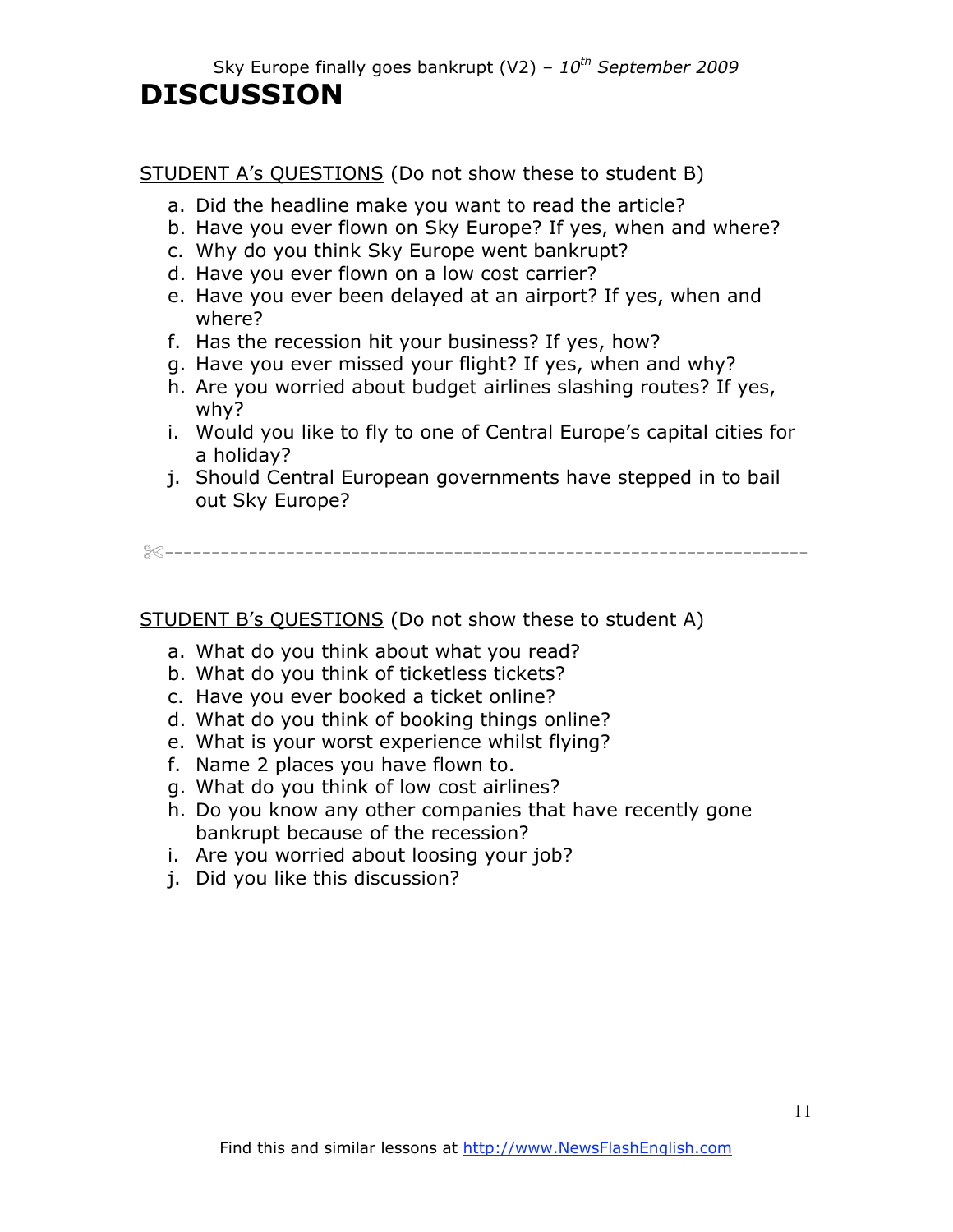# **SPEAKING**

# **Let's brainstorm! Airlines:**

*Allow 10-20 minutes*

## **Small groups**

In small groups brainstorm some ideas about airlines. Choose a spokesperson who can present your ideas to the class at the end of your preparation. Present it visually or use the board etc… Try to be imaginative! *10-20 minutes.*

|                                                                               | Your ideas                                      |
|-------------------------------------------------------------------------------|-------------------------------------------------|
| 1) 5 famous airlines                                                          | $\mathbf{1}$<br>$\overline{2}$<br>3<br>4<br>5   |
| 2) 5 budget airlines                                                          | $\mathbf{1}$<br>$\overline{2}$<br>3<br>4<br>5   |
| 4) 5 expensive airlines                                                       | $\mathbf{1}$<br>2<br>3<br>4<br>5                |
| 5) The top 5 airlines (you<br>might need to look at the<br>internet for this) | $\mathbf{1}$<br>$\overline{2}$<br>3<br>4<br>5   |
| 6) 5 bankrupt airlines                                                        | $\mathbf{1}$<br>$\overline{2}$<br>3<br>4<br>5   |
| 7) 5 films or stories that<br>feature airlines in them                        | $\overline{1}$<br>$\overline{2}$<br>3<br>4<br>5 |

## **The teacher can moderate the session.**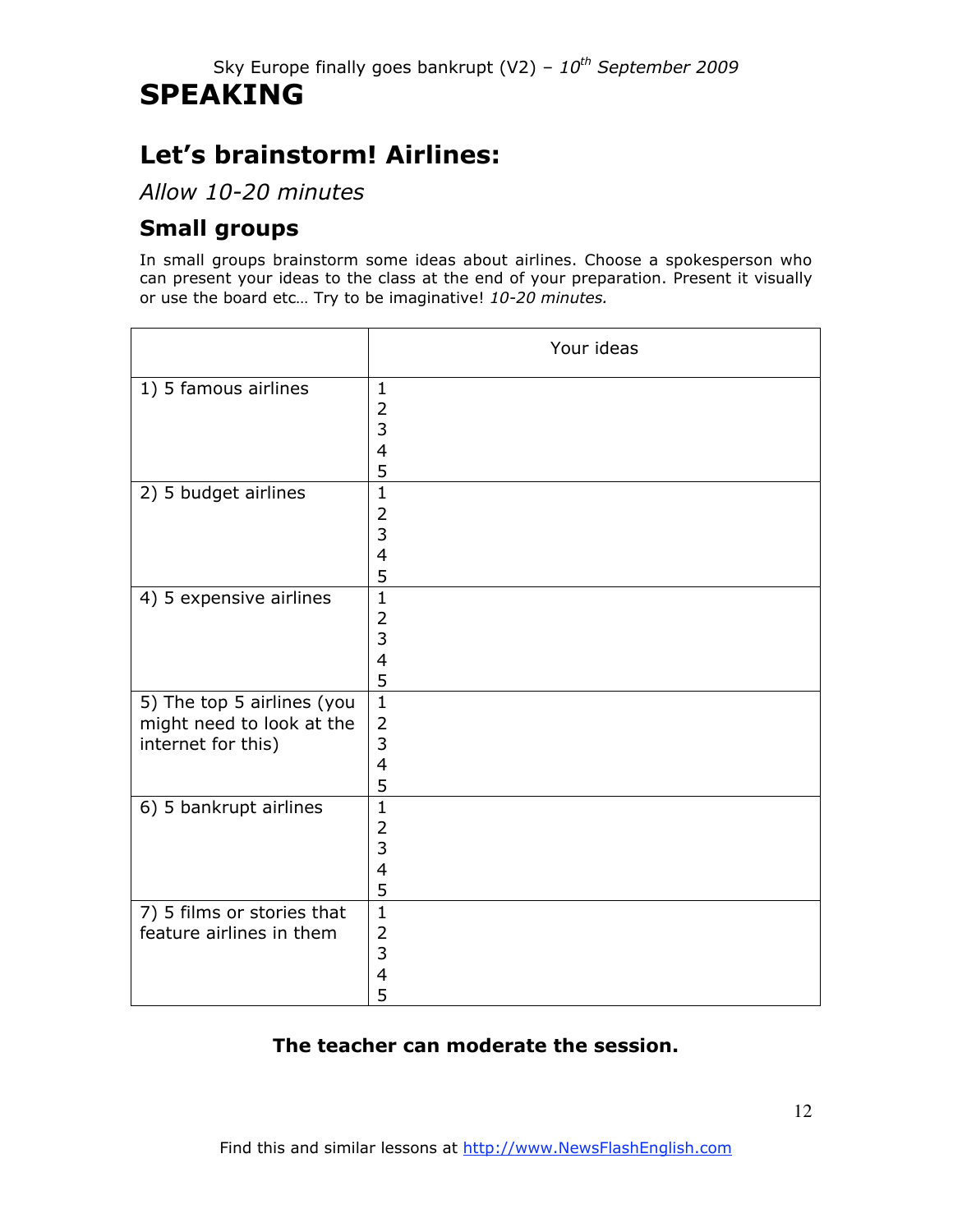# Sky Europe finally goes bankrupt (V2) – *10th September 2009* **PUT THE ARTICLE BACK TOGETHER**

### **Put the article back together**

- $($ ) ongoing financial problems. It is yet another casualty of the economic recession that has seen other low cost carriers recently slash routes and jobs. The collapse left thousands of passengers stranded abroad. The airline
- $($ ) the bankruptcy. Previously Sky Europe had had planes impounded in Paris and Bulgaria over non payment of airport fees. Sky Europe's website simply said: "Sky Europe suspends its operations." It added: "We regret for the

 $($ ) 15 to 5 last year. The webpage advised its passengers that those of them that had booked by credit card could seek a refund from their card provider, who will refund purchases over £100. Flights costing less than this

- $($ ) Airport in August the airline shifted its flights to nearby Bratislava in Slovakia. It faced a similar ban at Prague airport unless regular payments were made. A day later Slovakia revoked its operating licence as a result of
- (1 ) Ailing low cost Central European airline Sky Europe has finally gone bankrupt. After struggling for months it finally admitted defeat at the beginning of September. The airline that existed for 7 years has had
- $($ ) are not covered. Passengers who booked using a Visa debit card can also receive a refund. However, a loophole may see late booking passengers out of pocket. Anyone who booked via a travel agency and were issued a paper
- $($   $)$ that flew across Europe from its hub bases in Prague, Bratislava and Vienna ceased trading after airports banned Sky Europe planes over non-payment of debts at the beginning of September. Having been banned from Vienna
- $($ ) inconvenience that have been caused to you." The airline has been struggling for some time. In July though it said it had found an investor. It blamed the economic crisis for its demise that saw its aircraft reduce from
- $($ ) ticket or e-ticket immediately or within 24 hours are not covered. Sky Europe's website said: "If you have ordered your flight tickets via a travel agency or organiser, you should discuss the matter with them first."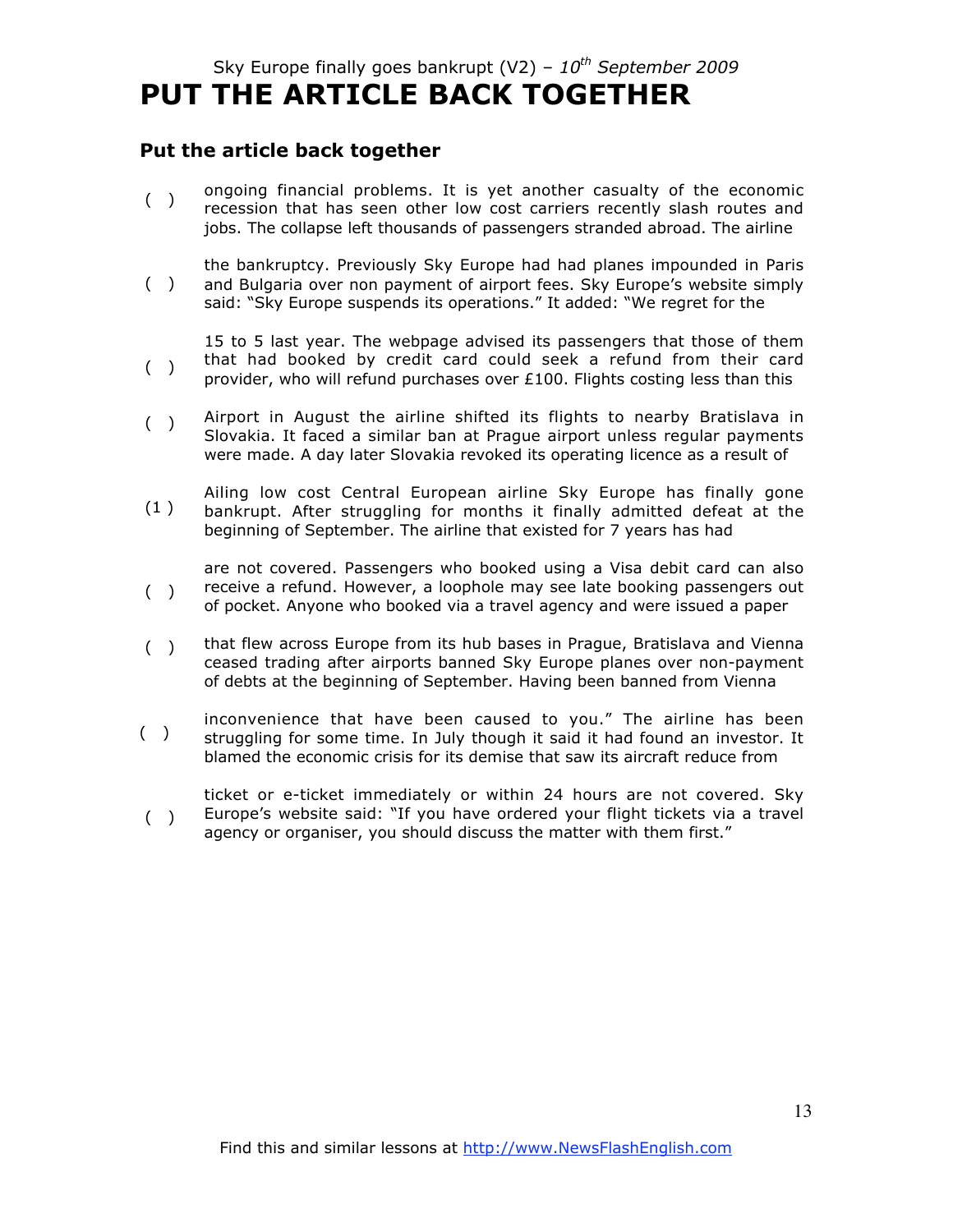## **LANGUAGE: Choose the correct words from a–d below and write them in the article.**

(1)\_\_ low cost Central European airline Sky Europe has finally gone bankrupt. After (2)\_\_ for months it finally admitted defeat at the beginning of September. The airline that existed for 7 years has had ongoing financial problems. It is  $(3)$ another casualty of the economic recession that has seen other low  $(4)$  carriers recently (5) routes and jobs. The collapse left thousands of passengers stranded abroad. The airline that flew across Europe from its (6)\_\_ bases in Prague, Bratislava and Vienna ceased trading after airports banned Sky Europe planes over non-payment of debts at the beginning of September. Having been banned from Vienna Airport in August the airline shifted its flights to nearby Bratislava in Slovakia. It faced a similar ban at Prague airport unless regular payments were made. A day later Slovakia revoked its operating licence as a result of the bankruptcy. Previously Sky Europe had had planes impounded in Paris and Bulgaria over non payment of airport fees.

Sky Europe's website simply said: "Sky Europe suspends its operations." It added: "We regret for the inconvenience that have been caused to you." The airline has been struggling for some time. In July though it said it had found an investor. It blamed the economic crisis for its demise that saw its aircraft reduce from 15 to 5 last year. The webpage advised its passengers that those of them that had booked by credit card could seek a refund from their card (7)<sub>\_\_</sub>, who will refund purchases over £100. Flights costing less than this are not covered. Passengers who booked using a Visa debit card can also receive a refund. However, a  $(8)$  may see late booking passengers out of pocket. (9) \_ who booked via a travel agency and were issued a paper ticket or e-ticket immediately or  $(10)$  24 hours are not covered. Sky Europe's website said: "If you have ordered your flight tickets via a travel agency or organiser, you should discuss the  $(11)$  with them  $(12)$ ."

| 1.<br>hailing<br>(b)<br>ailing<br>(d)<br>tailing<br>(c)<br>sailing<br>(a)<br>2.<br>(b)<br>(c)<br>(d)<br>(a)<br>struggling<br>struggle<br>struggled<br>struggles<br>3.<br>(d)<br>(a)<br>(b)<br>bet<br>(c)<br>get<br>yet<br>met<br>$\overline{4}$ .<br>(b)<br>(d)<br>(c)<br>(a)<br>lost<br>cost<br>most<br>post<br>5.<br>(b)<br>(d)<br>slash<br>(c)<br>slats<br>slaps<br>(a)<br>stash |
|-------------------------------------------------------------------------------------------------------------------------------------------------------------------------------------------------------------------------------------------------------------------------------------------------------------------------------------------------------------------------------------|
|                                                                                                                                                                                                                                                                                                                                                                                     |
|                                                                                                                                                                                                                                                                                                                                                                                     |
|                                                                                                                                                                                                                                                                                                                                                                                     |
|                                                                                                                                                                                                                                                                                                                                                                                     |
|                                                                                                                                                                                                                                                                                                                                                                                     |
| (b)<br>(d)<br>(c)<br>6.<br>(a)<br>dub<br>tub<br>hub<br>rub                                                                                                                                                                                                                                                                                                                          |
| 7.<br>(b)<br>providing<br>provide<br>provides<br>(d)<br>provider<br>(c)<br>(a)                                                                                                                                                                                                                                                                                                      |
| 8.<br>(b)<br>loopholes<br>(d)<br>pothole<br>poop hole<br>loophole<br>(c)<br>(a)                                                                                                                                                                                                                                                                                                     |
| 9.<br>anything<br>(b)<br>(d)<br>anybody<br>(c)<br>(a)<br>any more<br>anyone                                                                                                                                                                                                                                                                                                         |
| 10.<br>wither<br>(b)<br>(c)<br>(d)<br>(a)<br>with<br>within<br>without                                                                                                                                                                                                                                                                                                              |
| (b)<br>(c)<br>11.<br>(d)<br>(a)<br>tatter<br>patter<br>natter<br>matter                                                                                                                                                                                                                                                                                                             |
| third<br>(b)<br>(c)<br>(d)<br>12.<br>(a)<br>fourth<br>first<br>second                                                                                                                                                                                                                                                                                                               |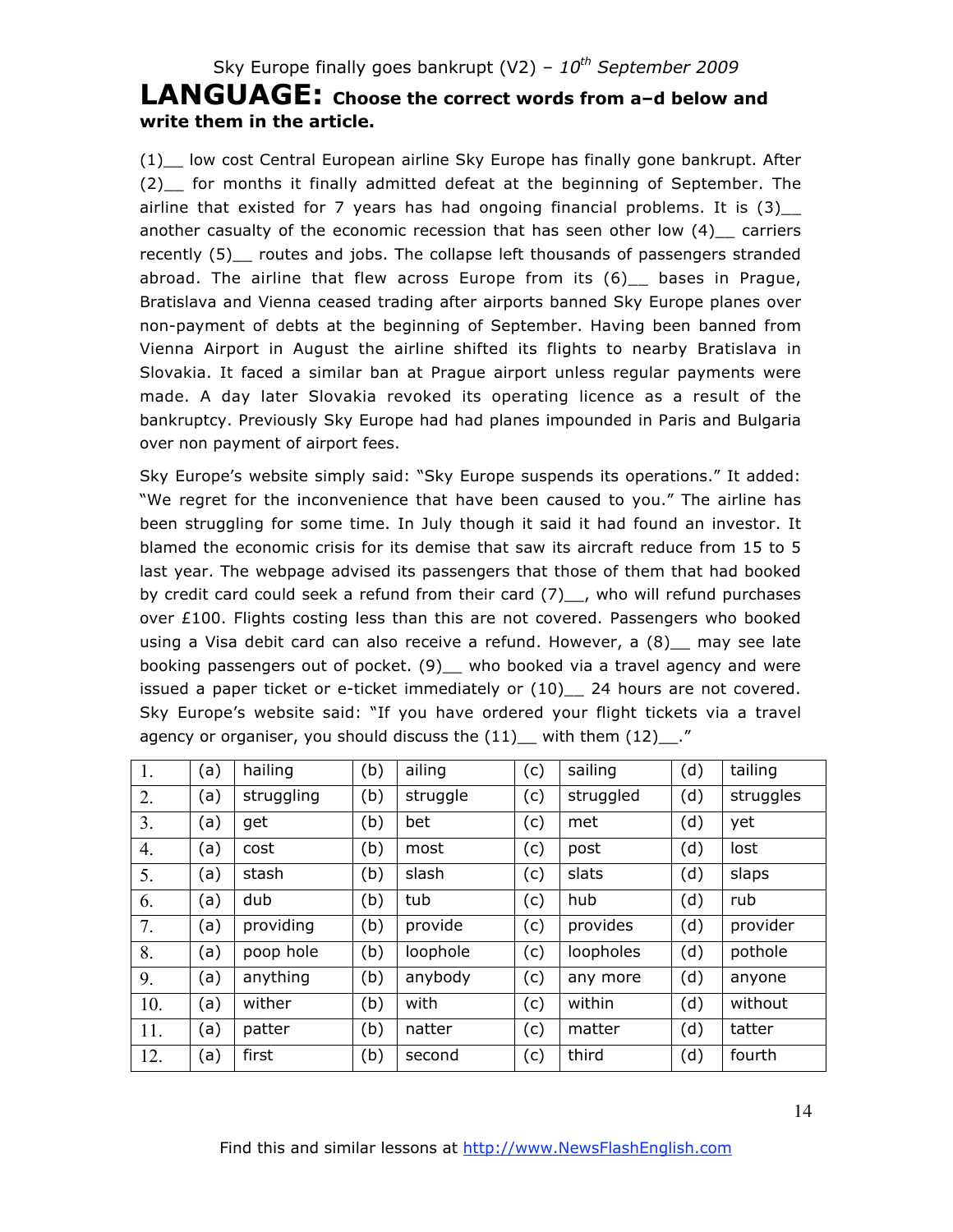Sky Europe finally goes bankrupt (V2) -  $10^{th}$  September 2009

# **GRAMMAR 1: MIDWAY**

Put the words into the gaps in the text.

# **Sky Europe finally goes bankrupt!**

Ailing low cost Central European airline Sky Europe has finally gone bankrupt. After struggling for months it finally admitted defeat at the beginning of September. The airline (1)\_\_ existed for 7 years has had ongoing financial problems. It is  $(2)$ (3) casualty of the economic recession that has seen  $(4)$ low cost carriers recently slash routes and jobs. The collapse left thousands of passengers stranded abroad. The airline that flew across Europe from its hub bases in Prague, Bratislava and Vienna ceased trading (5)\_\_ airports banned Sky Europe planes over non-payment of debts at the beginning of September. Having been banned (6) Vienna Airport in August the airline shifted its flights to nearby Bratislava in Slovakia. It faced a similar ban at Prague airport (7) regular payments were made. A day later Slovakia revoked its operating licence as a result of the bankruptcy. Previously Sky Europe had had planes impounded in Paris and Bulgaria (8)\_\_ non payment of airport fees. *other over that from another yet unless after*

Sky Europe's website simply said: "Sky Europe suspends its operations." It added: "We regret for the inconvenience that have been caused to you." The airline has been struggling for some time. In July  $(1)$  it said it had found an investor. It blamed the economic crisis for its demise (2) saw its aircraft reduce from 15 to 5 last year. The webpage advised its passengers that  $(3)$  of  $(4)$  that had booked by credit card could seek a refund from their card provider, who will refund purchases over £100. Flights costing less than this are not covered. Passengers who booked using a Visa debit card can also receive a refund.  $(5)$ , a loophole may see late booking passengers out of pocket. Anyone who booked via a travel agency and were issued a paper ticket or e-ticket immediately or within 24 hours are not covered. Sky Europe's website said: "If you have ordered (6)\_\_ flight tickets via a travel agency or organiser, you  $(7)$  discuss the matter  $(8)$  them first." *those though that however should them with your*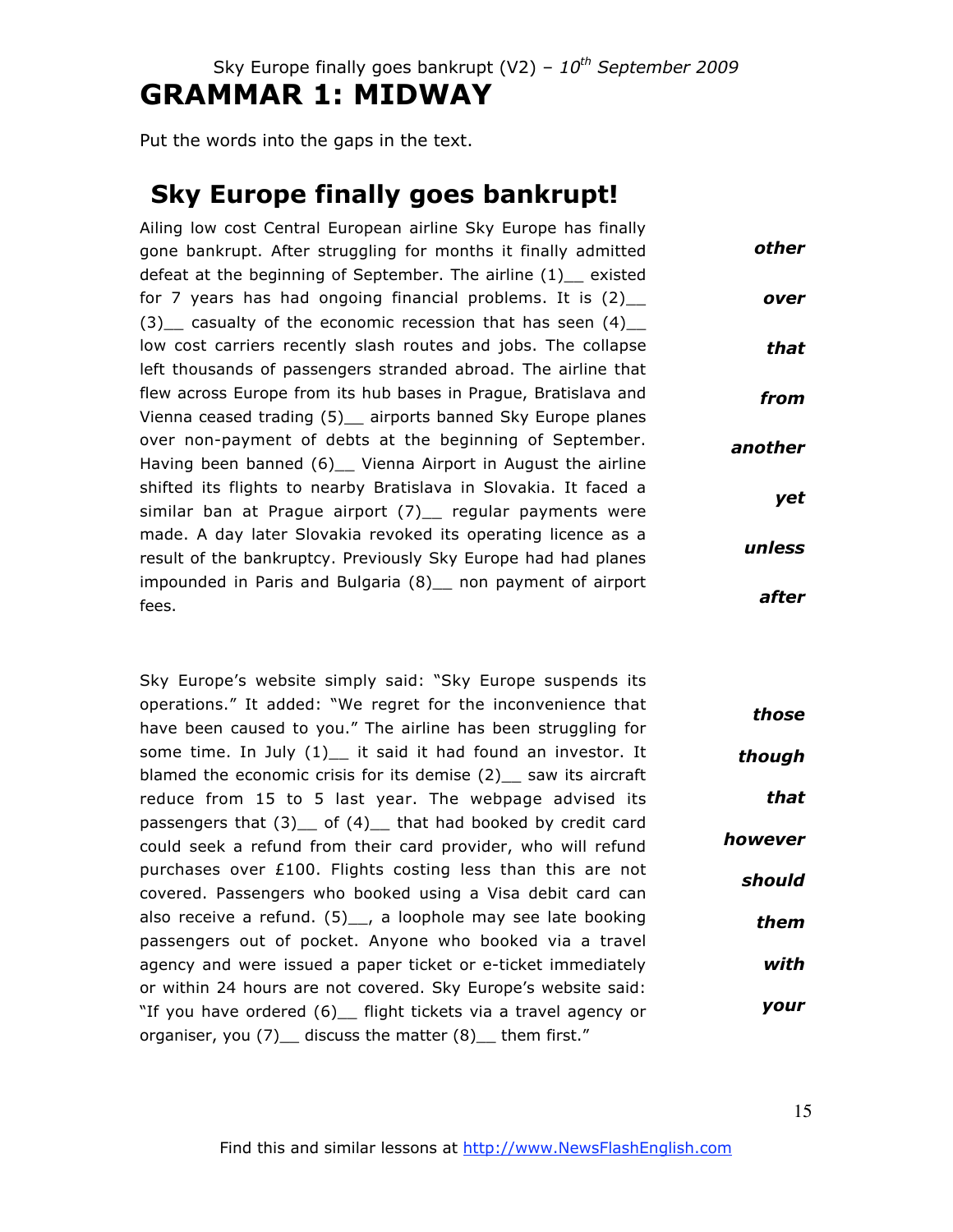Put the words into the gaps in the text.

#### **Sky Europe finally goes bankrupt!** *its*

Ailing low cost Central European airline Sky Europe has finally gone bankrupt. After struggling (1)\_\_ months it finally admitted defeat at the beginning of September. (2) airline that existed for 7 years has had ongoing financial problems. It is yet another casualty of the economic recession that has seen other low cost carriers recently slash routes (3)\_\_ jobs. The collapse left thousands of passengers stranded abroad. The airline that flew across Europe from (4) hub bases (5) Prague, Bratislava and Vienna ceased trading after airports banned Sky Europe planes over non-payment of debts (6)\_\_ the beginning of September. Having been banned from Vienna Airport in August the airline shifted its flights to nearby Bratislava in Slovakia. (7)\_\_ faced a similar ban at Prague airport unless regular payments were made. A day later Slovakia revoked its operating licence as a result of the bankruptcy. Previously Sky Europe had had planes impounded in Paris and Bulgaria over non payment (8) \_ airport fees. *the and of for at it in*

Sky Europe's website simply said: "Sky Europe suspends  $(1)$ operations." It added: "We regret for the inconvenience that have been caused to you." The airline has been struggling (2) some time. In July though it said it had found an investor. It blamed the economic crisis for its demise that saw its aircraft reduce from 15 to 5 last year. The webpage advised its passengers that those of them that had booked (3) credit card could seek a refund from their card provider, who will refund purchases over £100. Flights costing less than  $(4)$  are not covered. Passengers who booked using a Visa debit card can also receive a refund. However, a loophole (5)\_\_ see late booking passengers out of pocket. Anyone who booked via a travel agency (6)\_\_ were issued a paper ticket (7)\_\_ e-ticket immediately or within 24 hours are not covered. Sky Europe's website said: "If you have ordered your flight tickets via a travel agency or organiser, (8)\_\_ should discuss the matter with them first." *or for its by may and you this*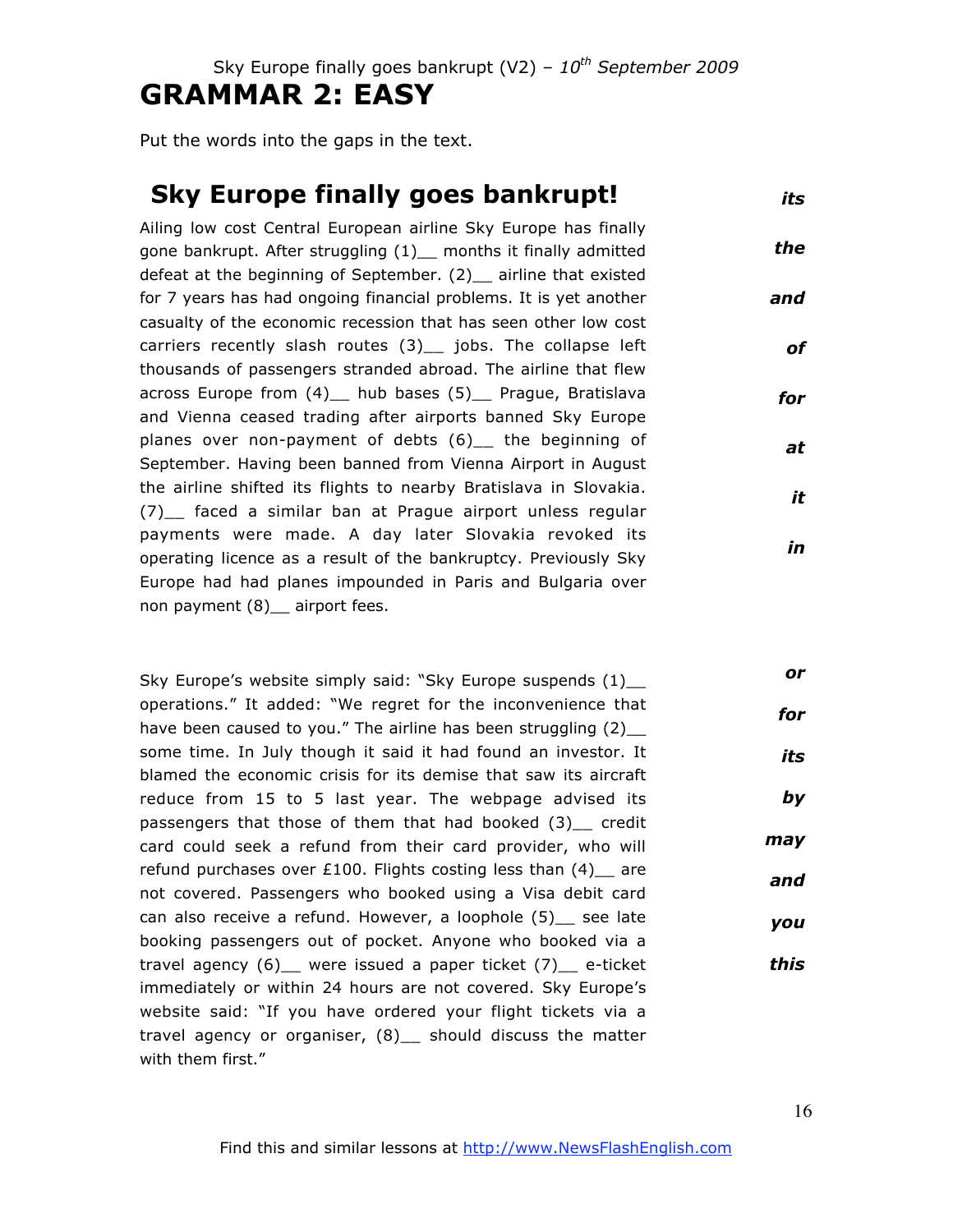# **SPELLING TEST**

### **The teacher will ask the class individually to spell the following words that are in the article:**

| 1  | defeat       | 11 | destination |
|----|--------------|----|-------------|
| 2  | struggling   | 12 | collapse    |
| 3  | demise       | 13 | traffic     |
| 4  | bankruptcy   | 14 | alternative |
| 5  | immediately  | 15 | beginning   |
| 6  | licence      | 16 | government  |
| 7  | stranded     | 17 | beginning   |
| 8  | previously   | 18 | seriously   |
| 9  | loophole     | 19 | noticeably  |
| 10 | spokesperson | 20 | casualty    |

### **Your score: Pass = 12, Good = 15, Very good = 18, Excellent = 20**

### **HOMEWORK**

**Newspaper article:** Write an article on **"Sky Europe".** (Minimum 200 words) Read what you wrote to your classmates in the next lesson. Which article was best and why?

### **WRITING: In class:**

**Five-minute article:** Write an article on **"Sky Europe".** You have five minutes. The teacher will select some students to read out their work.

**Countdown:** Every minute the teacher may say, "You have xx minutes left".